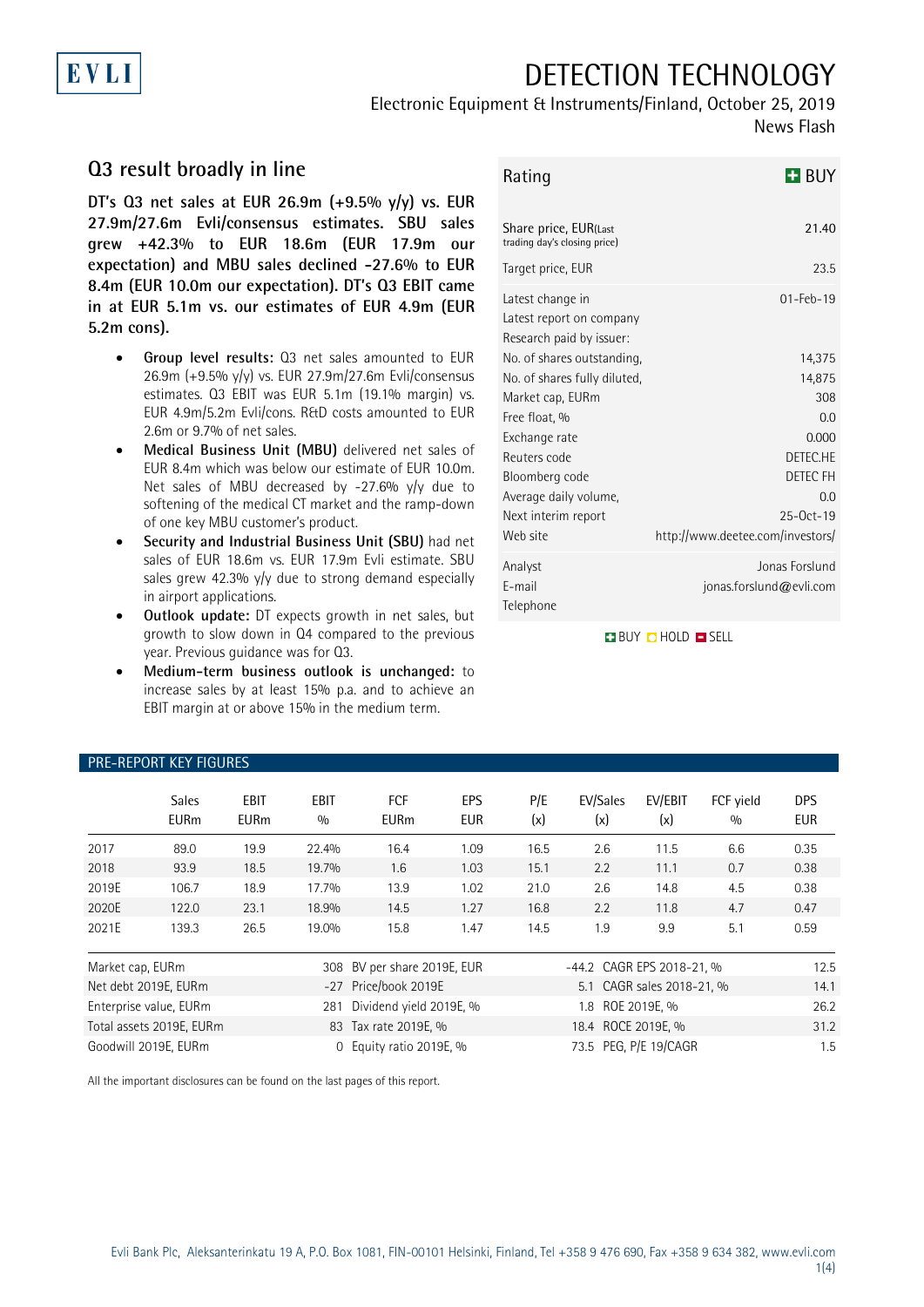#### Important Disclosures

Evli Research Partners Plc ("ERP") uses 12-month target prices. Target prices are defined by utilizing analytical techniques based on financial theory including (but not limited to) discounted cash flow analysis and comparative valuation. The selection of valuation methods depends on different circumstances. Target prices may be altered on the basis of new information coming to light in the underlying company or changes in interest rates, changes in foreign exchange rates, other securities prices or market indices or outlook for the aforementioned factors or other factors that may change the conditions of financial markets. Recommendations and changes by analysts are available at [Analysts' recommendations and ratings revisions](https://research.evli.com/JasperAllModels.action?authParam=key;461&authParam=x;G3rNagWrtf7K&authType=3). Investment recommendations are defined as follows: Target price compared to share price Recommendation<br> $\leq 10\%$  $\langle 5, 10, 10 \rangle$  SELL<br>  $\langle -10, 6, 10 \rangle$  SELL<br>  $\langle 10, 10, 10 \rangle$  $-10 - (+10) \%$  HOLD<br>> 10 % BUY  $> 10\%$ ERP's investment recommendation of the analyzed company is updated at least 2 timer per year. 60% 53% 50% 39% 40% 30%  $20%$ 8% 10% 0% Sell Hold Buy

The graph above shows the distribution of ERP's recommendations of companies under coverage in 1st of February 2019. If recommendation is not given, it is not mentioned here.

#### Name(s) of the analyst(s): Forslund

This research report has been prepared by Evli Research Partners Plc ("ERP" or "Evli Research"). ERP is a subsidiary of Evli Bank Plc. Production of the investment recommendation has been concluded on 25.102019, 9:45. This report has been published on 25.102019, 9:45

None of the analysts contributing to this report, persons under their guardianship or corporations under their control have a position in the shares of the company or related securities.

The date and time for any price of financial instruments mentioned in the recommendation refer to the previous trading day's closing price(s) unless otherwise stated in the report.

Each analyst responsible for the content of this report assures that the expressed views accurately reflect the personal views of each analyst on the covered companies and securities. Each analyst assures that (s)he has not been, nor are or will be, receiving direct or indirect compensation related to the specific recommendations or views contained in this report.

Companies in the Evli Group, affiliates or staff of companies in the Evli Group, may perform services for, solicit business from, hold long or short positions in, or otherwise be interested in the investments (including derivatives) of any company mentioned in the publication or report.

Neither ERP nor any company within the Evli Group have managed or co-managed a public offering of the company's securities during the last 12 months prior to, received compensation for investment banking services from the company during the last 12 months prior to the publication of the research report.

ERP has signed an agreement with the issuer of the financial instruments mentioned in the recommendation, which includes production of research reports. This assignment has a limited economic and financial impact on ERP and/or Evli. Under the assignment ERP performs services including, but not limited to, arranging investor meetings or –events, investor relations communication advisory and production of research material.

ERP or another company within the Evli Group does not have an agreement with the company to perform market making or liquidity providing services.

For the prevention and avoidance of conflicts of interests with respect to this report, there is an information barrier (Chinese wall) between Investment Research and Corporate Finance units concerning unpublished investment banking services to the company. The remuneration of the analyst(s) is not tied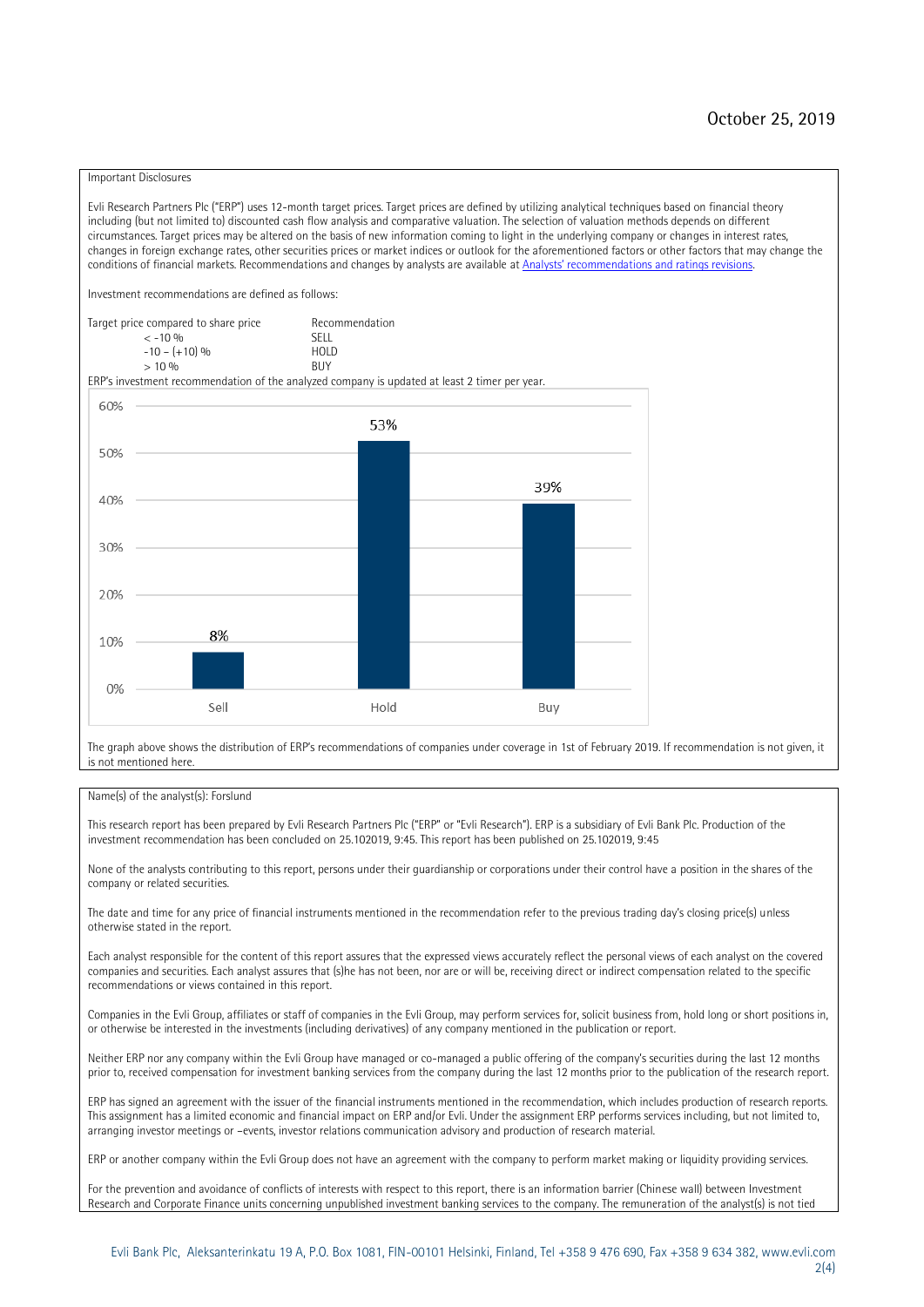directly or indirectly to investment banking transactions or other services performed by Evli Bank Plc or any company within Evli Group.

This report has not been disclosed to the company prior to its dissemination.

This report is provided and intended for informational purposes only and may not be used or considered under any circumstances as an offer to sell or buy any securities or as advice to trade any securities.

This report is based on sources ERP considers to be correct and reliable. The sources include information providers Reuters and Bloomberg, stock-exchange releases from the companies and other company news, Statistics Finland and articles in newspapers and magazines. However, ERP does not guarantee the materialization, correctness, accuracy or completeness of the information, opinions, estimates or forecasts expressed or implied in the report. In addition, circumstantial changes may have an influence on opinions and estimates presented in this report. The opinions and estimates presented are valid at the moment of their publication and they can be changed without a separate announcement. Neither ERP nor any company within the Evli Group are responsible for amending, correcting or updating any information, opinions or estimates contained in this report. Neither ERP nor any company within the Evli Group will compensate any direct or consequential loss caused by or derived from the use of the information represented in this publication.

All information published in this report is for the original recipient's private and internal use only. ERP reserves all rights to the report. No part of this publication may be reproduced or transmitted in any form or by any means, electronic, mechanical, photocopying, recording or otherwise, or stored in any retrieval system of any nature, without the written permission of ERP.

This report or its copy may not be published or distributed in Australia, Canada, Hong Kong, Japan, New Zealand, Singapore or South Africa. The publication or distribution of this report in certain other jurisdictions may also be restricted by law. Persons into whose possession this report comes are required to inform themselves about and to observe any such restrictions.

Evli Bank Plc is not registered as a broker-dealer with the U. S. Securities and Exchange Commission ("SEC"), and it and its analysts are not subject to SEC rules on securities analysts' certification as to the currency of their views reflected in the research report. Evli Bank is not a member of the Financial Industry Regulatory Authority ("FINRA"). It and its securities analysts are not subject to FINRA's rules on Communications with the Public and Research Analysts and Research Reports and the attendant requirements for fairness, balance and disclosure of potential conflicts of interest. This research report is only being offered in U.S. by Auerbach Grayson & Company, LLC (Auerbach Grayson) to Major U.S. Institutional Investors and is not available to, and should not be used by, any U.S. person or entity that is not a Major U.S. Institutional Investor. Auerbach Grayson is a broker-dealer registered with the U.S. Securities and Exchange Commission and is a member of the FINRA. U.S. entities seeking more information about any of the issuers or securities discussed in this report should contact Auerbach Grayson. The securities of non-U.S. issuers may not be registered with or subject to SEC reporting and other requirements.

ERP is not a supervised entity but its parent company Evli Bank Plc is supervised by the Finnish Financial Supervision Authority.